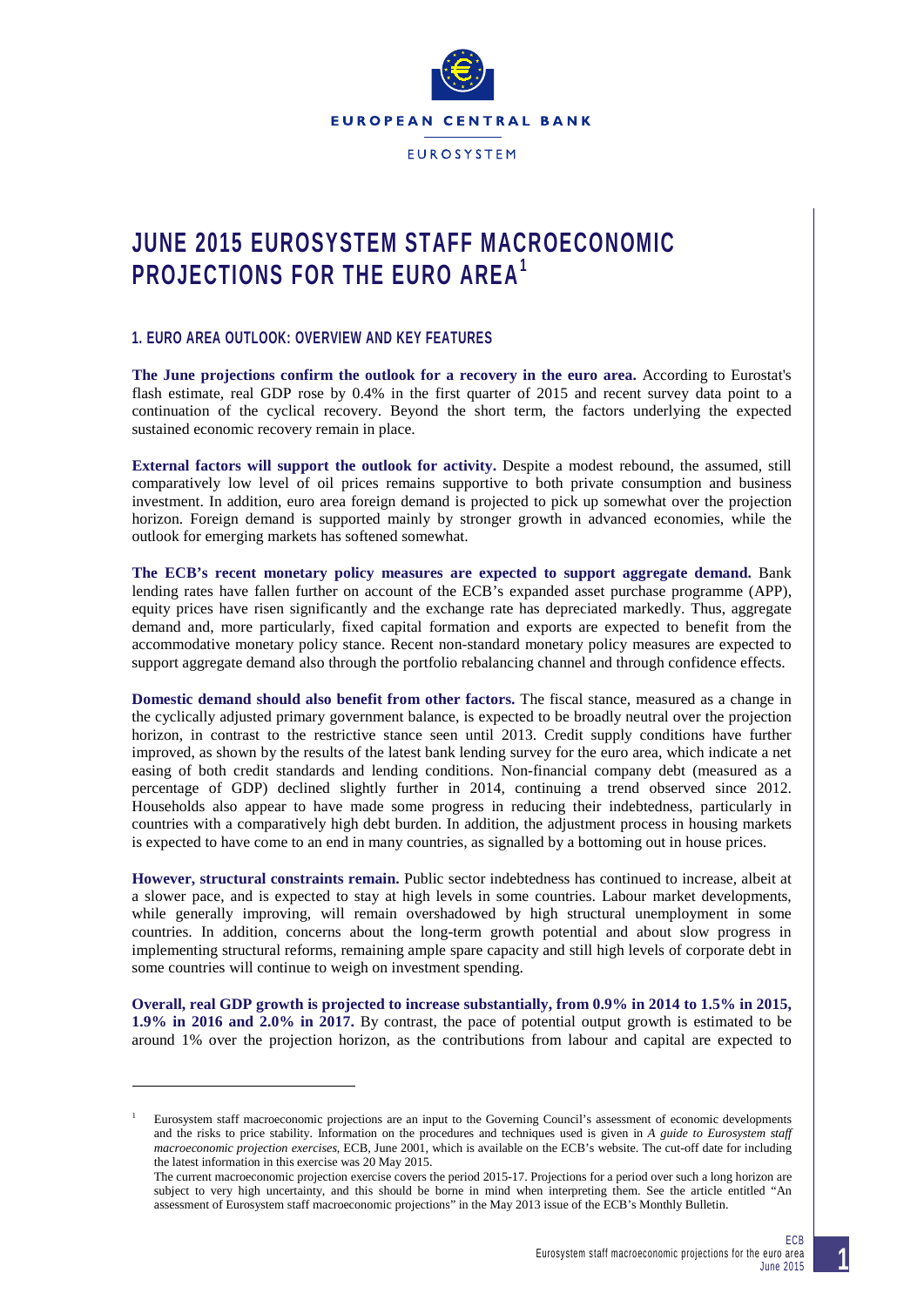remain subdued. The negative output gap is therefore projected to narrow substantially towards the end of the projection horizon.

# **Chart 1 Macroeconomic projections1 )**

(quarterly data)

# **Euro area real GDP2) Euro area HICP**

(quarter-on-quarter percentage changes) (year-on-year percentage changes)





1) The ranges shown around the central projections are based on the differences between actual outcomes and previous projections carried out over a number of years. The width of the ranges is twice the average absolute value of these differences. The method used for calculating the ranges, involving a correction for exceptional events, is documented in *New procedure for constructing Eurosystem and ECB staff projection ranges*, ECB, December 2009, available on the ECB's website. 2) Working day-adjusted data.

**HICP inflation is assessed to have bottomed out in January 2015, edging up over the past few months.** The main driver behind this pick-up was an easing of the downward pressure from HICP energy inflation on account of a rebound in US dollar-denominated oil prices. Upward pressure came, in addition, from stronger HICP food inflation, reflecting increases in food commodity prices. The impact of these upward movements in commodity prices was reinforced by a depreciation of the euro. By contrast, HICP inflation excluding energy and food has remained subdued over the past few months and has not yet shown signs of a rebound. Rising price pressures for HICP inflation excluding energy and food are so far visible only at the earlier stages of the price chain, notably in import prices, and have not yet affected domestic producer prices.

**Overall, HICP inflation is projected to increase further in the course of 2015 and to average 0.3% for the year as a whole.** Upward base effects, together with the expected rise in oil prices embedded in futures markets (see Box 2), are expected to lead to less negative dynamics in HICP energy inflation over the course of the year. HICP inflation excluding energy and food is expected to strengthen gradually in the course of 2015. The declining slack in the labour market and in the economy as a whole is expected to be reflected in firming wage and profit margin growth. Moreover, the lower euro exchange rate and indirect effects from the assumed increases in energy and non-energy commodity prices should contribute to the rebound in HICP inflation excluding energy and food.

**Headline inflation is envisaged to rise further, to 1.5% in 2016 and to 1.8% in 2017, owing to the further decline in economic slack and positive external price pressures.** These expected increases reflect, in turn, the lagged effects of the exchange rate channel and the upward sloping oil price futures curve. HICP inflation excluding energy and food is also expected to strengthen further, reaching 1.7% in 2017.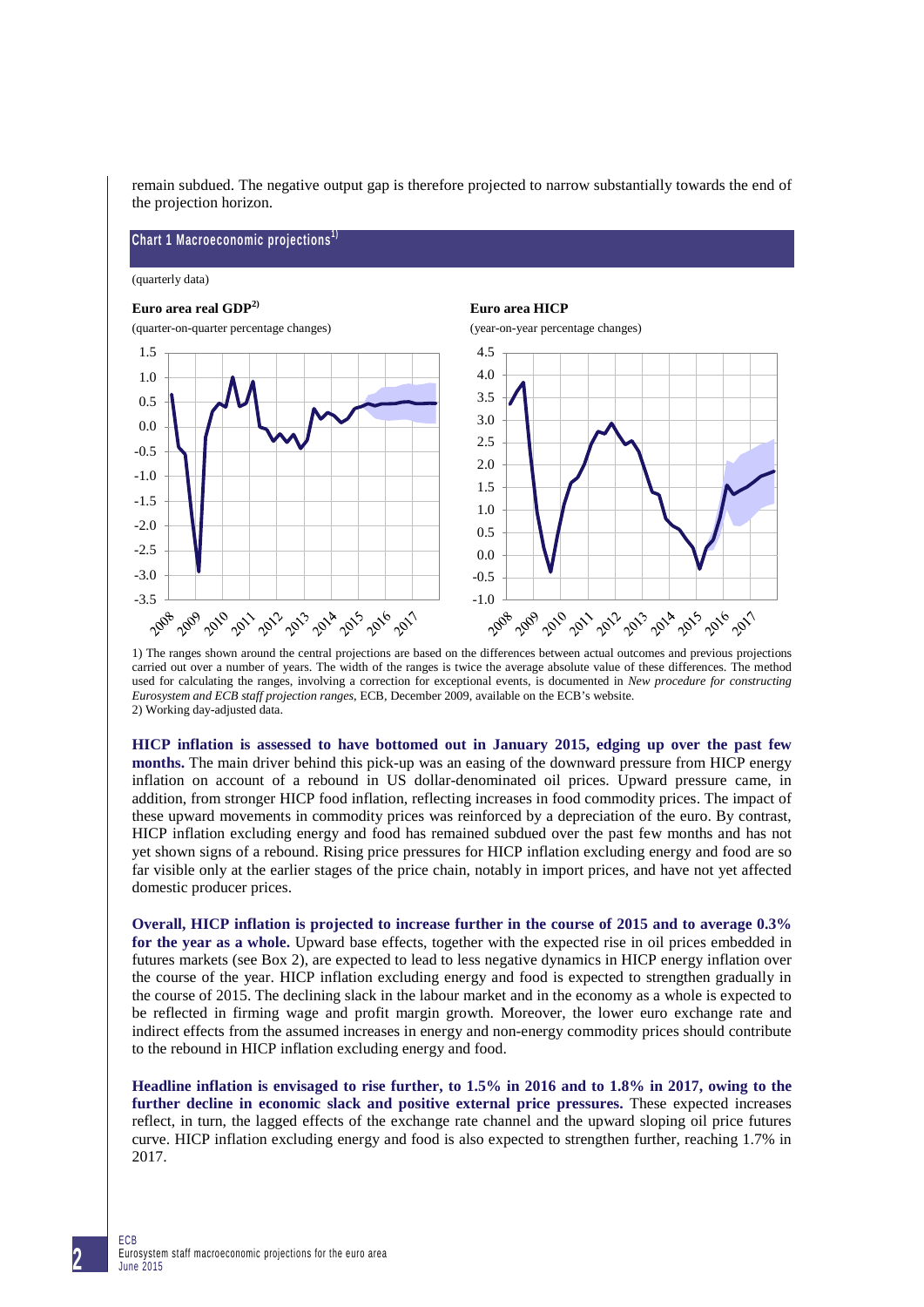# **2. REAL ECONOMY**

**A broad-based cyclical recovery in euro area activity is envisaged over the projection horizon.** In the first quarter of 2015, activity maintained the momentum seen late last year. Surveys point to a continued cyclical recovery in mid-2015. The positive outlook reflects notably an expected positive impact on activity from the depreciation of the euro since mid-2014, from low interest rates, partly driven by the APP, and from positive income effects due to lower energy prices.

**Private consumption expenditure is expected to remain a key driver of the recovery.** The near-term outlook for growth in real disposable income remains favourable, although its momentum is expected to be somewhat dampened by the impact of the partial reversal of the decline in energy prices. Thereafter, wage income is expected to pick up against a background of steady employment growth and accelerating nominal compensation per employee, while an increase in other personal income is also expected as the overall economy recovers. Low financing costs and easing financing conditions should support private consumption and, to some extent, rising household net worth – reflecting both increases in financial asset prices in 2015 and further expected improvements in housing markets in the period 2016-17. Overall, annual growth in private consumption is projected to average 1.7% over the projection horizon.

**The saving ratio is expected to fall slightly in the next few quarters, after it had initially risen following the oil price-related real income increases.** Thereafter, countervailing effects across countries imply a broadly unchanged level in the saving ratio over the rest of the projection horizon. On the one hand, very low interest returns tend to discourage savings via an intertemporal substitution effect. Moreover, in some countries, a further improvement in consumer confidence, in conjunction with gradually declining unemployment, could result in lower precautionary savings. In addition, households might increasingly undertake major purchases that were previously postponed, thereby reducing the saving ratio. On the other hand, in other countries, still high uncertainty related to the sovereign debt crisis, as well as high unemployment and debt levels, are expected to maintain some upward pressure on savings.

**Following eight years of contraction, the decline in residential investment in the euro area is expected to come to an end in 2015.** However, the outlook for residential investment will improve only gradually, as it remains overshadowed by remaining fragilities in some countries. Nevertheless, residential investment should gain momentum over time, supported by sustained growth in real disposable income, very low mortgage rates and easing financing conditions. This should result in stronger household loan growth. However, high levels of household debt in some countries and unfavourable demographic effects in others are likely to prevent a stronger increase in residential investment.

**Business investment is set to gain momentum gradually, driven by the APP and the cyclical recovery.** Business investment will continue its modest recovery in the course of 2015, having been hampered by heightened uncertainty from the euro area sovereign debt crisis, weak profitability, ample spare capacity and credit supply constraints in some countries. However, the adverse impact of these factors is expected to diminish over the projection horizon. In addition, the overall pressure from corporate deleveraging in the euro area should, over the forecast horizon, be less of a constraint for business investment than in the past. Furthermore, the strengthening of domestic and external demand, the need to modernise the capital stock after several years of subdued investment, the accommodative monetary policy stance and a strengthening of profit mark-ups are projected to support capital spending. However, compared with previous cycles, the recovery of business investment will be held back by the remaining uncertainty, financial bottlenecks and weaker potential output growth prospects.

**Euro area foreign demand has been weaker than expected recently, reflecting a slowdown in emerging markets.** It is projected to pick up moderately as global activity recovers (see Box 1). Foreign demand is expected to strengthen over the projection horizon but its momentum is projected to fall well short of its pre-crisis pace, reflecting both lower global activity and a lower global trade elasticity to growth. The pick-up in euro area foreign demand will mask some divergence across euro area countries, reflecting differences in sectoral and regional trade patterns and the fact that some euro area countries are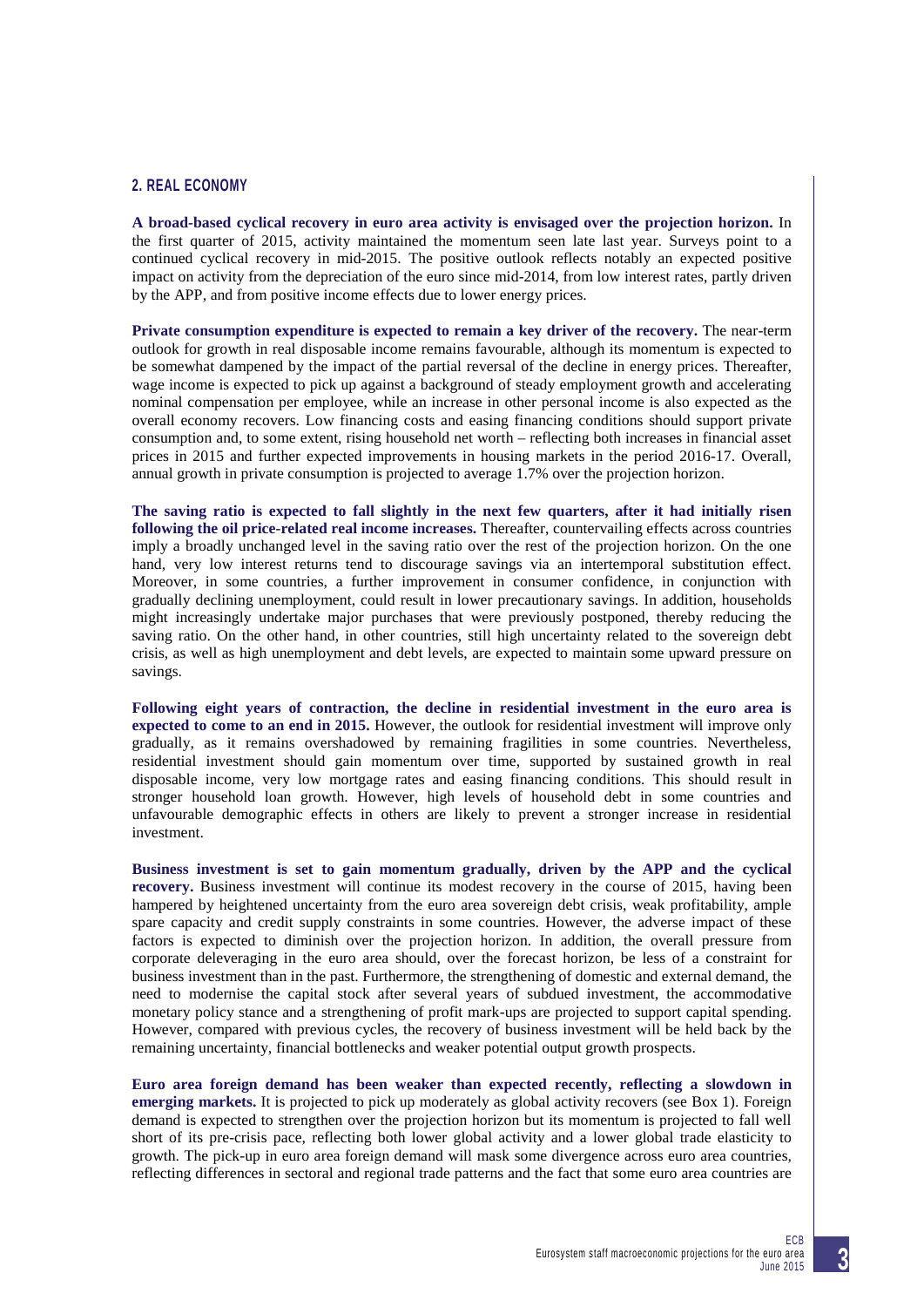more adversely affected than others given their exposure to Russia and to the CIS region, as well as to oilexporting countries.

#### **Box 1**

# **THE INTERNATIONAL ENVIRONMENT**

**Global growth softened at the start of 2015 as the global economy continued along a moderate but uneven recovery path, with continued divergent developments between advanced and emerging market economies.** Looking ahead, world real GDP growth (excluding the euro area) is projected to pick up over the projection horizon, rising from 3.4% in 2015 to slightly above 4% in the period 2016-17. Among the factors that should support global growth, the fall in oil prices over the past year is expected to benefit oil-importing countries. Accommodative financial conditions in advanced economies, despite the prospective monetary tightening in the United States, should also support global demand. Moreover, the headwinds that have constrained growth in several advanced economies since the financial crisis – private sector deleveraging, fiscal consolidation and weak labour markets – are diminishing, providing the basis for a more sustained recovery in these economies. By contrast, the outlook in emerging markets has weakened, continuing the slowdown in recent years. In some emerging market economies, persistent macroeconomic imbalances are increasingly constraining growth potential. Other emerging economies are adjusting to lower commodity prices and the prospective normalisation of monetary policies in advanced economies.

**Global trade growth slowed markedly at the beginning of 2015 but is expected to strengthen over the projection horizon.** Global trade (excluding the euro area) is projected to increase from about 2% in 2015 to around 5% in 2016 and 2017. However, the elasticity of trade to activity over the projection horizon is expected to remain below pre-crisis levels, reflecting a less trade-intensive composition of global GDP growth.

**Compared with the staff projections published in March, global activity has been revised downwards for 2015, reflecting the weaker short-term outlook.** Euro area foreign demand has also been revised downwards, especially for 2015, reflecting lower projected imports by some major emerging economies, particularly Russia.

# **The international environment**

(annual percentage changes)

|                                                  | <b>June 2015</b> |      |      |                  |      | March 2015 |      | <b>Revisions since</b><br><b>March 2015</b> |        |        |
|--------------------------------------------------|------------------|------|------|------------------|------|------------|------|---------------------------------------------|--------|--------|
|                                                  | 2014             | 2015 | 2016 | 2017             | 2015 | 2016       | 2017 | 2015                                        | 2016   | 2017   |
| World (excluding euro area) real GDP             | 3.7              | 3.4  | 4.1  | 4.1              | 3.8  | 4.2        | 4.1  | $-0.4$                                      | $-0.1$ | 0.0    |
| Global (excluding euro area) trade <sup>1)</sup> | 2.7              | 2.0  | 4.8  | 5.2 <sub>1</sub> | 3.9  | 5.1        | 5.4  | $-1.8$                                      | $-0.3$ | $-0.2$ |
| Euro area foreign demand <sup>2)</sup>           | 2.9              | 2.2  | 4.6  | 5.01             | 3.2  | 4.7        | 5.1  | $-1.0$                                      | $-0.2$ | $-0.1$ |

Note: Revisions are calculated from unrounded data.

1) Calculated as a weighted average of imports.

2) Calculated as a weighted average of imports of euro area trade partners.

**A gradual rise in foreign demand and the weaker exchange rate of the euro should support export growth over the projection horizon, with export market shares increasing**. Extra-euro area import growth is expected to accelerate gradually over the projection horizon, reflecting the strengthening of total demand in the euro area. The current account surplus is expected to decrease somewhat, reaching 2.0% of GDP in 2017.

**Euro area labour market conditions are expected to improve further over the projection horizon.**  Employment continued to recover in the course of 2014, gaining momentum in the first quarter of 2015. The current recovery remains stronger than suggested by historical elasticities of employment to overall activity, likely reflecting the supportive impact of wage moderation and recent labour market reforms. Headcount employment is estimated to continue to recover significantly over the projection horizon,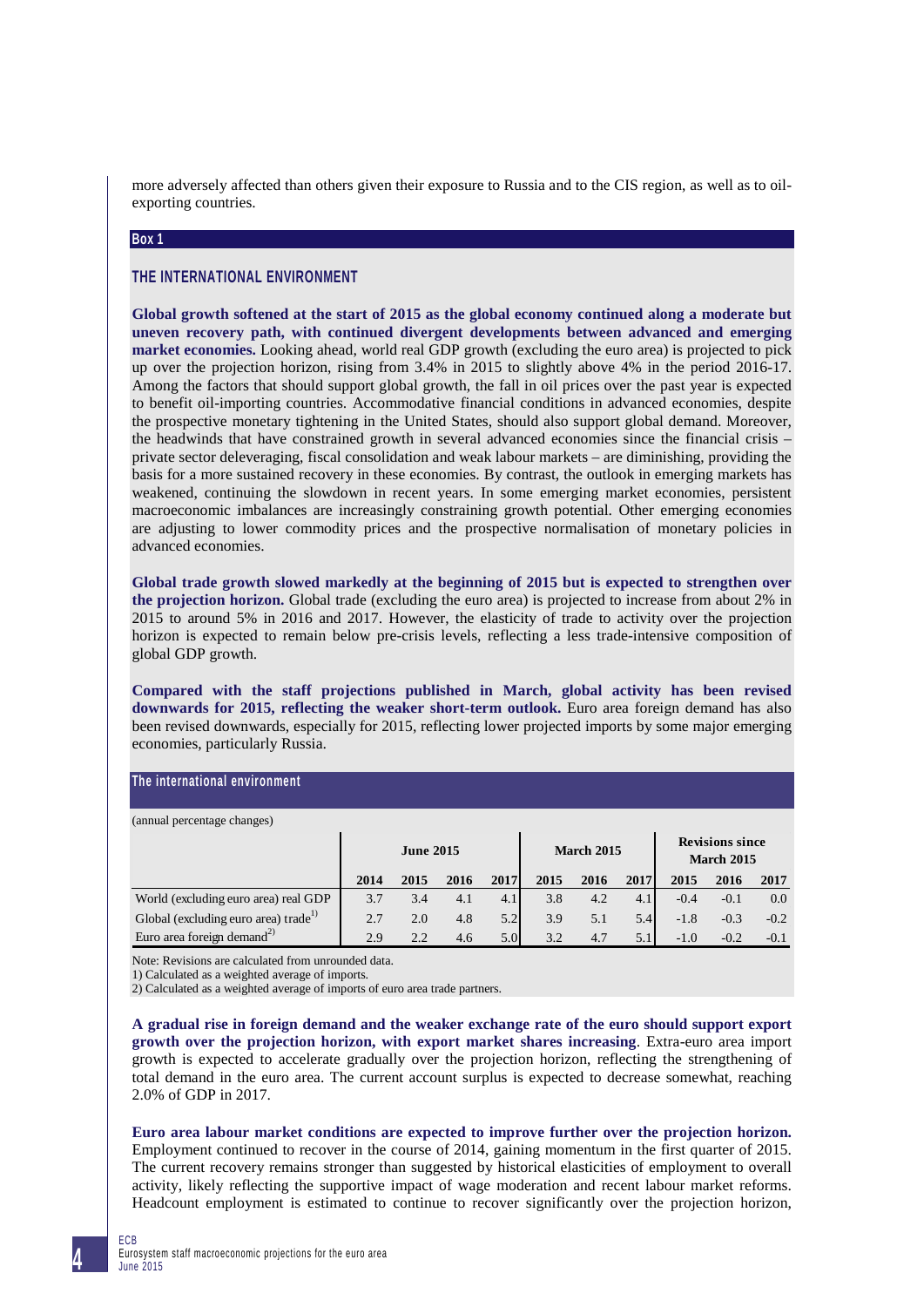mainly driven by the economic recovery and, in some countries, supported by fiscal incentives and past labour market reforms. The number of hours worked per person employed is projected to increase somewhat but still remain far below pre-crisis levels. The labour force is expected to expand only moderately, dampened by discouragement effects from still high unemployment in some countries and adverse demographic factors in others.

# **Box 2**

# **TECHNICAL ASSUMPTIONS ABOUT INTEREST RATES, EXCHANGE RATES AND COMMODITY PRICES**

**Compared with the March projections, the changes in the technical assumptions include considerably higher US dollar-denominated oil prices, a depreciation of the euro and slightly higher long-term interest rates in the euro area.**

**The technical assumptions about interest rates and commodity prices are based on market expectations, with a cut-off date of 12 May 2015.** Short-term rates refer to the three-month EURIBOR, with market expectations derived from futures rates. The methodology gives an average level for these short-term interest rates of 0.0% for 2015 and 2016 and 0.2% for 2017. The market expectations for euro area ten-year nominal government bond yields imply an average level of 1.3% in 2015, 1.7% in 2016 and 1.9% in 2017.<sup>1</sup> Reflecting the path of forward market interest rates and the gradual pass-through of changes in market rates to lending rates, composite bank lending rates on loans to the euro area nonfinancial private sector are expected to decline somewhat in 2015, before rising modestly in the course of 2016 and 2017. As regards commodity prices, on the basis of the path implied by futures markets in the two-week period ending on the cut-off date of 12 May, the price of a barrel of Brent crude oil is assumed to fall from USD 98.9 in 2014 to USD 63.8 in 2015, before rising to USD 71.0 in 2016 and USD 73.1 in 2017. The prices of non-energy commodities in US dollars are assumed to decrease substantially in 2015 and to rise in 2016 and 2017.<sup>2</sup> Bilateral exchange rates are assumed to remain unchanged over the projection horizon at the average levels prevailing in the two-week period ending on the cut-off date of 12 May. This implies an exchange rate of USD 1.12 per euro over the projection horizon.

| Technical assumptions |
|-----------------------|
|-----------------------|

|                                      | <b>June 2015</b>             |         |        |                  | <b>March 2015</b> |        |                  | <b>Revisions since</b><br>March $20151$ |        |        |
|--------------------------------------|------------------------------|---------|--------|------------------|-------------------|--------|------------------|-----------------------------------------|--------|--------|
|                                      | 2017<br>2014<br>2015<br>2016 |         |        |                  | 2015              | 2016   | 2017             | 2015                                    | 2016   | 2017   |
| Three-month EURIBOR                  |                              |         |        |                  |                   |        |                  |                                         |        |        |
| (percentage per annum)               | 0.2                          | 0.0     | 0.0    | 0.2              | 0.1               | 0.1    | 0.2              | 0.0                                     | 0.0    | 0.0    |
| Ten-year government bond yields      |                              |         |        |                  |                   |        |                  |                                         |        |        |
| (percentage per annum)               | 2.0                          | 1.3     | 1.7    | 1.9              | 1.2               | 1.4    | 1.6              | 0.1                                     | 0.3    | 0.3    |
| Oil price (in USD/barrel)            | 98.9                         | 63.8    | 71.0   | 73.1             | 58.5              | 66.8   | 70.7             | 9.0                                     | 6.3    | 3.4    |
| Non-energy commodity prices,         |                              |         |        |                  |                   |        |                  |                                         |        |        |
| in USD (annual percentage change)    | $-6.2$                       | $-13.6$ | 2.9    | 4.9              | $-11.0$           | 2.6    | 4.8              | $-2.6$                                  | 0.3    | 0.0    |
| USD/EUR exchange rate                | 1.33                         | 1.12    | 1.12   | 1.12             | 1.14              | 1.13   | 1.13             | $-1.8$                                  | $-1.5$ | $-1.5$ |
| Euro nominal effective exchange rate |                              |         |        |                  |                   |        |                  |                                         |        |        |
| (EER19) (annual percentage change)   | 0.6                          | $-9.5$  | $-0.2$ | 0.0 <sub>l</sub> | $-7.9$            | $-0.2$ | 0.0 <sub>l</sub> | $-1.6$                                  | 0.0    | 0.0    |

1) Revisions are calculated from unrounded data and expressed as percentages for levels, differences for growth rates and percentage points for interest rates and bond yields.

1 The assumption for euro area ten-year nominal government bond yields is based on the weighted average of countries' ten-year benchmark bond yields, weighted by annual GDP figures and extended by the forward path derived from the ECB's euro area all-bonds ten-year par yield, with the initial discrepancy between the two series kept constant over the projection horizon. The spreads between country-specific government bond yields and the corresponding euro area average are assumed to be constant over the projection horizon.

2 Oil and food commodity price assumptions are based on futures prices up to the end of the projection horizon. The prices of other non-energy hard commodities are assumed to follow futures until the second quarter of 2016 and thereafter to evolve in line with global economic activity. EU farm gate prices (in euro), which are used for forecasting food consumer prices, are projected on the basis of an econometric model that takes into account developments in international food commodity prices.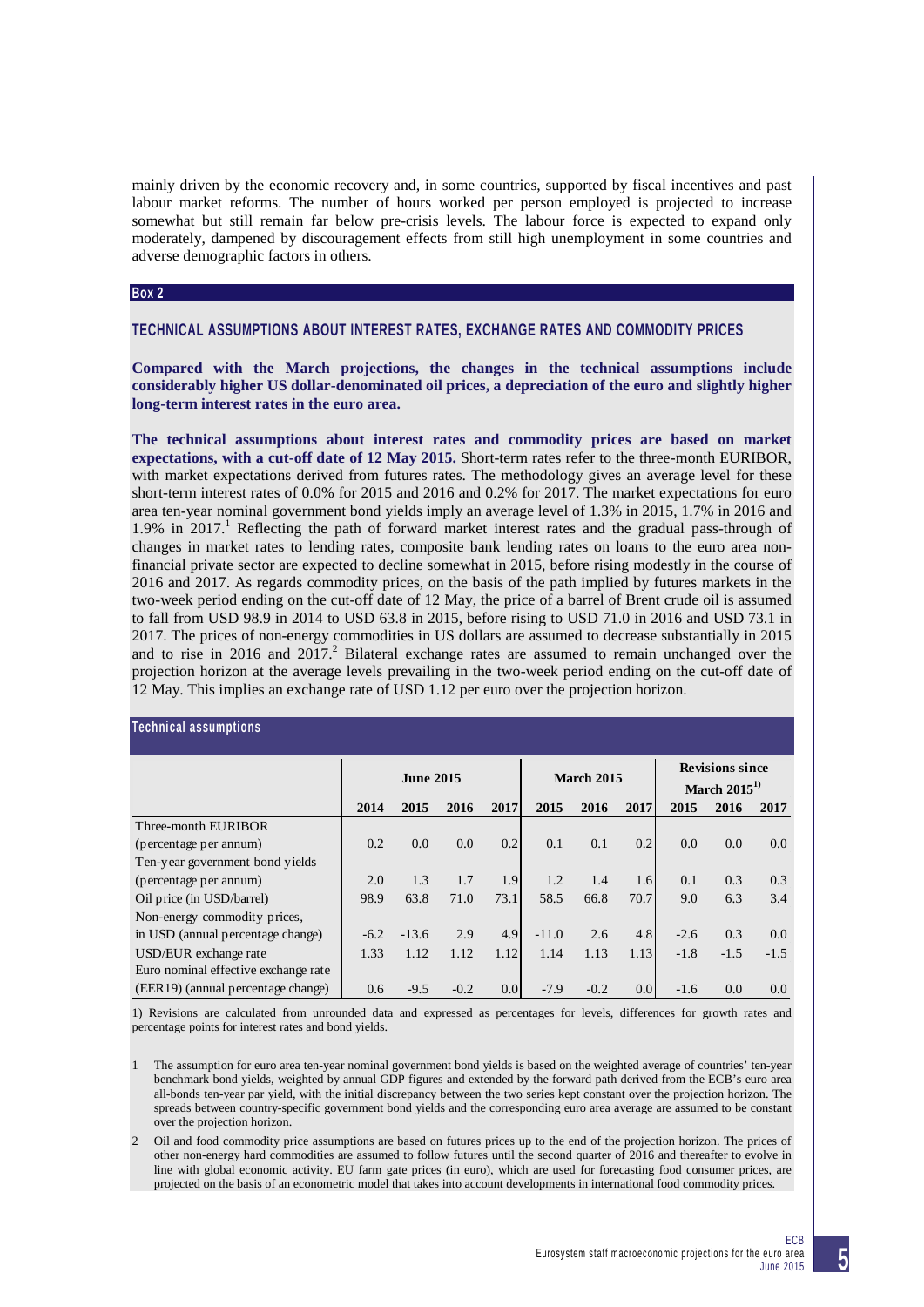**The unemployment rate is expected to decline but remain at a historically elevated level.** The number of unemployed is expected to decline by about 2.8 million over the projection horizon, reaching its lowest level since mid-2009, while remaining around 4.5 million above its pre-crisis trough. The decline reflects the downward impact of rising employment, which is partly offset by the upward impact of a growing labour force, albeit to a much lesser extent than in the past. Thus, the unemployment rate is expected to fall markedly over the projection horizon, reaching 10.0% in 2017.

**The growth outlook remains broadly unchanged compared with the previous projection exercise.** Only in 2017 is real GDP growth revised slightly downwards due to weaker private investment growth.

# **3. PRICES AND COSTS**

**HICP inflation is projected to average 0.3% in 2015 and to pick up to 1.5% in 2016 and 1.8% in 2017.** In the course of 2015 it is expected to increase, pushed higher by the energy component due to upward base effects and the assumption of rising oil prices as embedded in futures markets, as well as by the depreciation of the euro since mid-2014, an assumed increase in non-energy commodity prices and rising domestic price pressures as a result of the economic recovery. In 2016 and 2017, headline inflation should record a further rise as domestic price pressures strengthen on account of the steady narrowing of the output gap and as continued upward price pressures from the external side are expected, particularly through lagged effects from the euro's depreciation.

**Commodity price and exchange rate developments are important drivers of the pick-up in inflation.** The falls in energy and non-energy commodity prices over most of the past two years, as well as the appreciation of the euro in the period to early 2014, have exerted substantial downward pressure on HICP inflation and account, to a large extent, for the sharp drop in inflation to very low levels in the recent past. A turnaround from downward to upward external price trends is expected to underpin the pick-up in inflation until 2017. Upward price pressures should stem from the assumed increases in both energy and non-energy commodity prices, as suggested by futures curves, over the projection horizon. The depreciation of the euro since mid-2014 will also contribute to a rising trend in inflation and, given the substantial lagged effects of exchange rate movements on inflation, the more recent upward external price trends are expected to contribute to the rebound in inflation up to the end of the projection horizon. The upward impact of the depreciation of the euro is, however, envisaged to be lower than observed in past episodes on the basis of evidence found in some studies of a decline in the exchange rate pass-through to euro area inflation over time.

**The improving labour market conditions are expected to translate into a strengthening in wage growth.** Ongoing employment growth and a decline in the unemployment rate are projected to support a gradual increase in the growth rate of compensation per employee, from 1.5% in 2014 to 2.3% in 2017.

**The pick-up in wage growth is dampened by a number of factors.** These include the remaining degree of labour market slack and the ongoing cost competitiveness adjustment processes in some euro area countries. Moreover, structural labour market reforms aimed at supporting employment growth and implemented during the crisis in some euro area countries are likely to dampen the rebound in wage growth during the current recovery. While the strength of the increase in wages is expected to be moderate, the downward impact on wages from second-round effects driven by the past fall in oil prices is also expected to be limited. This reflects the fact that automatic wage indexation systems mainly apply in the case of upward price adjustments and, in addition, that such schemes have been temporarily suspended or constrained in some of the countries where they operate.

**Unit labour cost growth is envisaged to rise only slightly during the economic recovery.** Cost pressures from the pick-up in wages are expected to be partially offset by the cyclical acceleration in productivity up to 2017. Unit labour cost growth is expected to rise to 1.3% in 2017.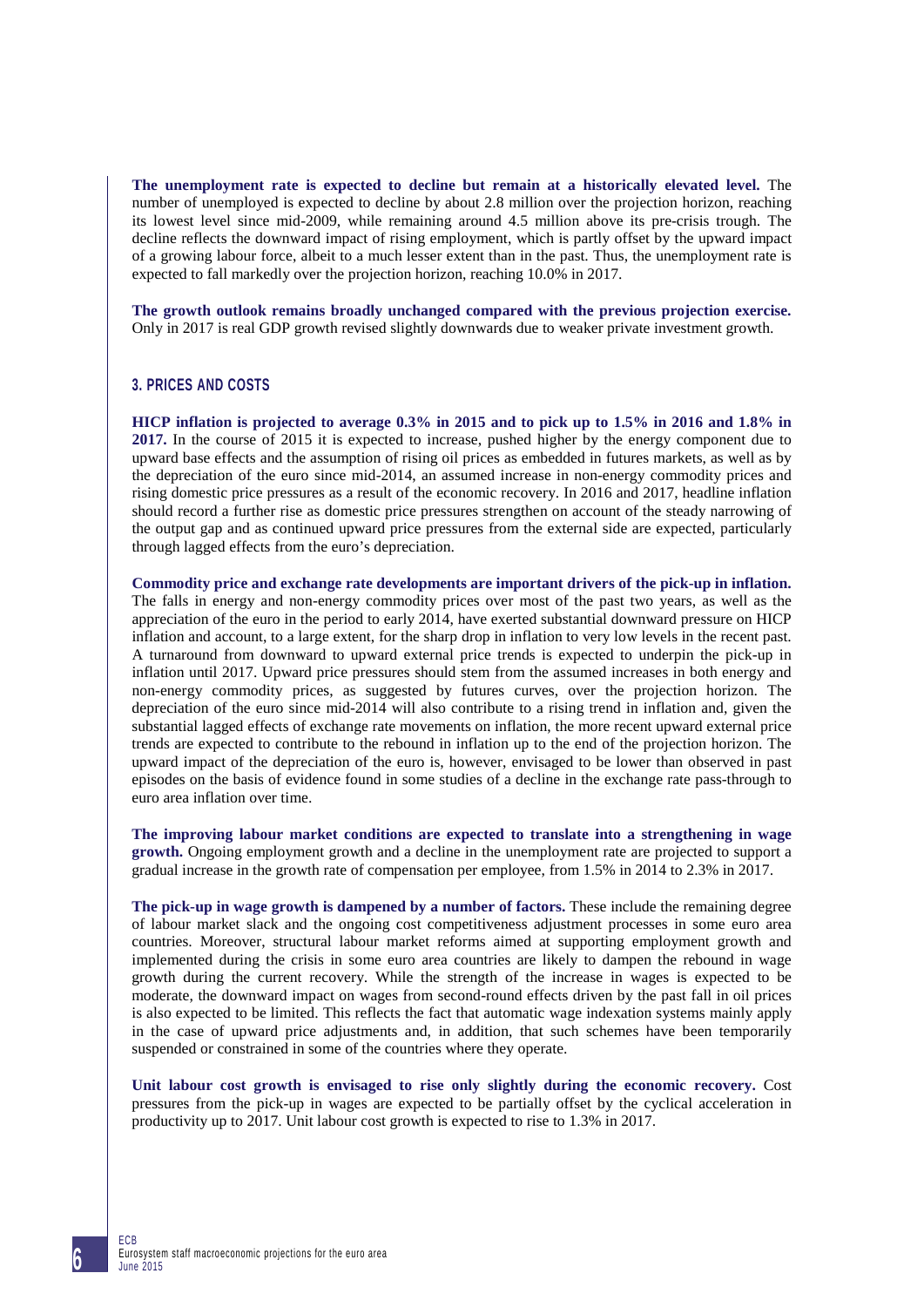### **Table 1 Macroeconomic projections for the euro area1)**

#### (annual percentage changes)

|                                   | <b>June 2015</b> |                                    |                                                               |                                         | <b>March 2015</b>                   | <b>Revisions since</b><br>March $2015^2$ |                                    |        |        |        |
|-----------------------------------|------------------|------------------------------------|---------------------------------------------------------------|-----------------------------------------|-------------------------------------|------------------------------------------|------------------------------------|--------|--------|--------|
|                                   | 2014             | 2015                               | 2016                                                          | 2017                                    | 2015                                | 2016                                     | 2017                               | 2015   | 2016   | 2017   |
| Real $GDP^{3)}$                   | 0.9              | 1.5                                | 1.9                                                           | 2.0                                     | 1.5                                 | 1.9                                      | 2.1                                | 0.0    | 0.0    | $-0.1$ |
|                                   |                  |                                    | $[1.2 - 1.8]$ <sup>4) 5)</sup> $[0.8 - 3.0]$ <sup>4) 5)</sup> | $[0.7$ - $3.3]$ $^{\rm 4)}$ $^{\rm 5)}$ | $\left[1.1$ - $1.9\right]$ $^{4)}$  | $[0.8 - 3.0]$ <sup>4)</sup>              | $\left[0.9$ - $3.3\right]$ $^{4)}$ |        |        |        |
| Private consumption               | 1.0              | 1.9                                | 1.6                                                           | 1.6                                     | 1.8                                 | 1.6                                      | 1.6                                | 0.1    | 0.0    | 0.0    |
| Government consumption            | 0.7              | 0.7                                | 0.7                                                           | 0.8                                     | 1.0                                 | 0.6                                      | 0.8                                | $-0.3$ | 0.2    | 0.0    |
| Gross fixed capital               |                  |                                    |                                                               |                                         |                                     |                                          |                                    |        |        |        |
| formation                         | 1.2              | 1.9                                | 3.5                                                           | 3.9                                     | 1.7                                 | 4.1                                      | 4.6                                | 0.1    | $-0.6$ | $-0.7$ |
| Exports <sup>6</sup>              | 3.8              | 4.2                                | 5.4                                                           | 5.6                                     | 4.1                                 | 5.1                                      | 5.5                                | 0.1    | 0.2    | 0.1    |
| Imports <sup>6</sup>              | 4.1              | 4.8                                | 5.8                                                           | 5.9                                     | 4.3                                 | 5.5                                      | 5.8                                | 0.5    | 0.3    | 0.1    |
| Employment                        | 0.6              | 0.9                                | 0.9                                                           | 1.0                                     | 0.9                                 | 0.9                                      | 0.9                                | 0.0    | 0.0    | 0.0    |
| Unemployment rate                 |                  |                                    |                                                               |                                         |                                     |                                          |                                    |        |        |        |
| (percentage of labour force)      | 11.6             | 11.1                               | 10.6                                                          | 10.0                                    | 11.1                                | 10.5                                     | 9.9                                | 0.0    | 0.1    | 0.0    |
| <b>HICP</b>                       | 0.4              | 0.3                                | 1.5                                                           | 1.8                                     | 0.0                                 | 1.5                                      | 1.8                                | 0.3    | 0.0    | $-0.1$ |
|                                   |                  | $\left[0.2$ - $0.4\right]$ $^{4)}$ | $\left[0.9$ - $2.1\right]$ $^{4)}$                            | $\left[1.0$ - $2.6\right]$ $^{4)}$      | $\left[-0.3$ - $0.3\right]$ $^{4)}$ | $[0.8 - 2.2]^{4}$                        | $\left[1.0$ - $2.6\right]$ $^{4)}$ |        |        |        |
| HICP excluding energy             | 0.7              | 0.9                                | 1.4                                                           | 1.7                                     | 0.8                                 | 1.4                                      | 1.8                                | 0.0    | $-0.1$ | 0.0    |
| HICP excluding energy and         |                  |                                    |                                                               |                                         |                                     |                                          |                                    |        |        |        |
| food                              | 0.8              | 0.8                                | 1.4                                                           | 1.7                                     | 0.8                                 | 1.3                                      | 1.7                                | 0.0    | 0.0    | 0.0    |
| HICP excluding energy,            |                  |                                    |                                                               |                                         |                                     |                                          |                                    |        |        |        |
| food and changes in               |                  |                                    |                                                               |                                         |                                     |                                          |                                    |        |        |        |
| indirect taxes <sup>7)</sup>      | 0.7              | 0.8                                | 1.4                                                           | 1.7                                     | 0.8                                 | 1.3                                      | 1.7                                | 0.0    | 0.1    | 0.0    |
| Unit labour costs                 | 1.2              | 0.8                                | 0.7                                                           | 1.3                                     | 1.1                                 | 1.0                                      | 1.2                                | $-0.3$ | $-0.3$ | 0.1    |
| Compensation                      |                  |                                    |                                                               |                                         |                                     |                                          |                                    |        |        |        |
| per employee                      | 1.5              | 1.4                                | 1.7                                                           | 2.3                                     | 1.7                                 | 2.0                                      | 2.3                                | $-0.3$ | $-0.3$ | 0.0    |
| Labour productivity               | 0.3              | 0.6                                | 1.0                                                           | 1.0                                     | 0.6                                 | 1.0                                      | 1.1                                | 0.0    | 0.0    | $-0.1$ |
| General government budget         |                  |                                    |                                                               |                                         |                                     |                                          |                                    |        |        |        |
| balance (percentage of GDP)       | $-2.4$           | $-2.1$                             | $-1.8$                                                        | $-1.5$                                  | $-2.3$                              | $-1.9$                                   | $-1.5$                             | 0.2    | 0.1    | 0.1    |
| Structural budget balance         |                  |                                    |                                                               |                                         |                                     |                                          |                                    |        |        |        |
| (percentage of GDP) <sup>8)</sup> | $-1.8$           | $-1.7$                             | $-1.7$                                                        | $-1.4$                                  | $-1.8$                              | $-1.7$                                   | $-1.7$                             | 0.1    | 0.1    | 0.3    |
| General government gross          |                  |                                    |                                                               |                                         |                                     |                                          |                                    |        |        |        |
| debt (percentage of GDP)          | 92.0             | 91.5                               | 90.2                                                          | 88.4                                    | 91.4                                | 89.8                                     | 87.9                               | 0.1    | 0.4    | 0.6    |
| Current account balance           |                  |                                    |                                                               |                                         |                                     |                                          |                                    |        |        |        |
| (percentage of GDP)               | 2.2              | 2.1                                | 2.0                                                           | 2.0                                     | 2.7                                 | 2.5                                      | 2.4                                | $-0.6$ | $-0.4$ | $-0.4$ |

1) The data refer to the euro area including Lithuania, except for the HICP data for 2014. The average annual percentage change in the HICP for 2015 is based on a euro area composition in 2014 that already includes Lithuania.

2) Revisions are calculated from unrounded figures.

3) Working day-adjusted data.

4) The ranges shown around the projections are based on the differences between actual outcomes and previous projections carried out over a number of years. The width of the ranges is twice the average absolute value of these differences. The method used for calculating the ranges, involving a correction for exceptional events, is documented in *New procedure for constructing Eurosystem and ECB staff projection ranges*, ECB, December 2009, available on the ECB's website.

5) The ranges of the Eurosystem staff projections for real GDP growth in 2015, 2016 and 2017 have been corrected since this document was first published on 3 June 2015.

6) Including intra-euro area trade.

7) The sub-index is based on estimates of actual impacts of indirect taxes. This may differ from Eurostat data, which assume a full and immediate pass-through of tax impacts to the HICP.

8) Calculated as the government balance net of transitory effects of the economic cycle and temporary measures taken by governments (for the ESCB approach, see *Working Paper Series*, No 77, ECB, September 2001, and *Working Paper Series*, No 579, ECB, January 2007). The projection of the structural balance is not derived from an aggregate measure of the output gap. Under the ESCB methodology, cyclical components are calculated separately for different revenue and spending items. For more details, see the box entitled "Cyclical adjustment of the government budget balance" in the March 2012 issue of the ECB's Monthly Bulletin and the box entitled "The structural balance as an indicator of the underlying fiscal position" in the September 2014 issue of the ECB's Monthly Bulletin.

**Profit margins are projected to increase as the recovery continues.** Following a period of weakness over recent years, profit margins are seen to recover again over the projection horizon as productivity picks up and economic activity strengthens, supporting the pricing power of corporations. However, the product market reforms implemented during the crisis are expected to continue dampening profit margin growth during the upswing. Heightened competition in global and domestic product markets may also delay or dampen the cyclical pick-up in profit margins in comparison with historical regularities.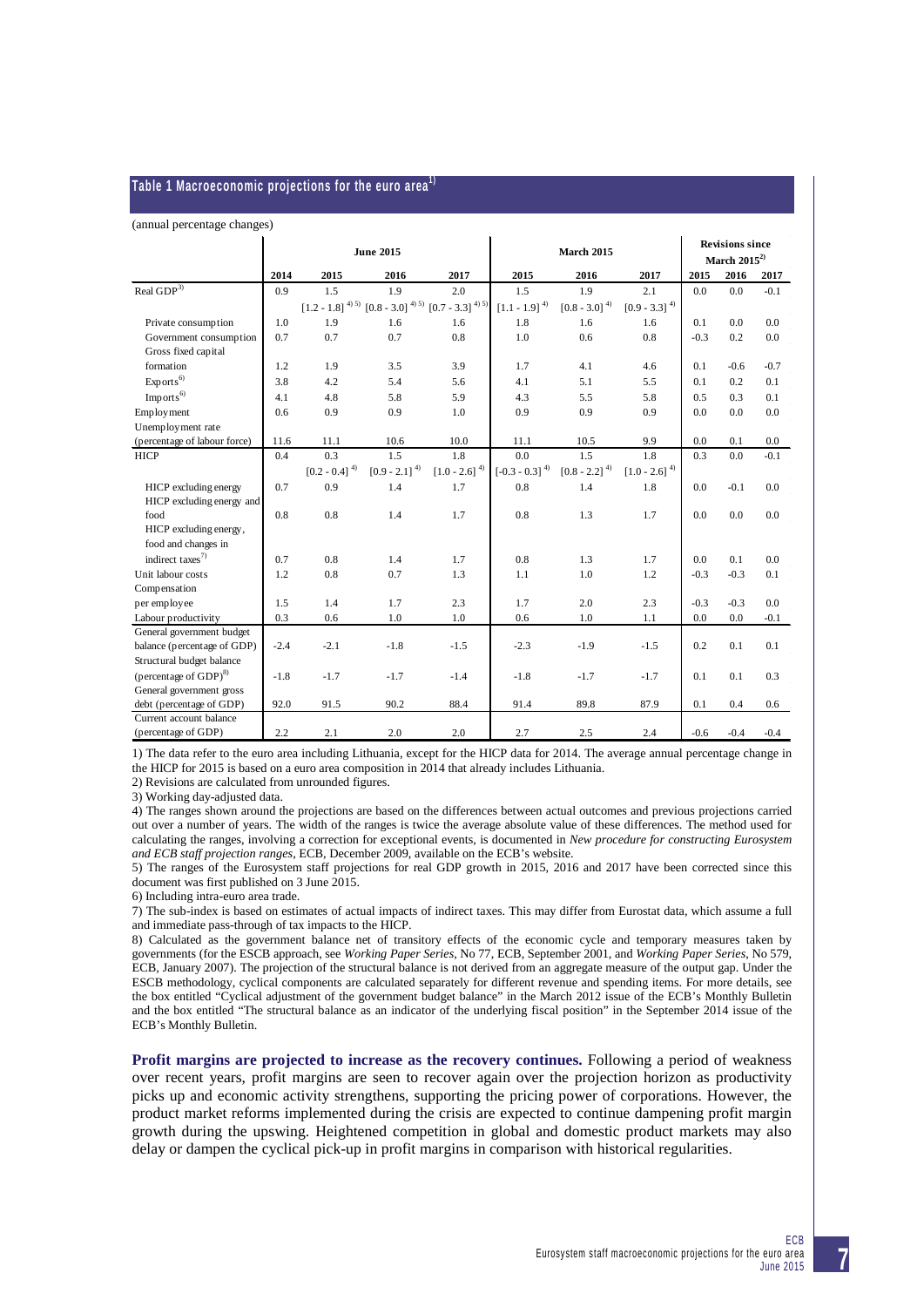**Compared with the projections published in March, the projection for HICP inflation has been revised upwards for 2015 and is broadly unchanged for 2016 and 2017.** The upward revision for 2015 reflects upward effects from the recent rebound in oil prices in euro compared with the previous projection exercise.

# **4. FISCAL OUTLOOK**

**The fiscal stance, as measured by the change in the cyclically adjusted primary balance, is projected to be broadly neutral over the projection horizon.** This reflects moderate growth in government expenditure relative to trend nominal GDP growth, which is assumed to be broadly offset by tax cuts in some countries. The positive impact from automatic fiscal stabilisers on domestic demand will diminish over time as the economy recovers.<sup>[2](#page-7-0)</sup>

**The government deficit and debt ratios are projected to decline over the projection horizon.** The decline in the general government deficit-to-GDP ratio is entirely due to the cyclical improvement of the euro area economy and declining interest expenditures. By contrast, the structural primary budget balance is projected to remain broadly unchanged over the projection horizon, reflecting the broadly neutral fiscal stance. The general government debt-to-GDP ratio is projected to have peaked in 2014 and to decline over the forecast horizon on the back of the improving budget balance, strengthening economic growth and low interest rates.

**Compared with the projections published in March, the path of the general government budget balance is slightly more favourable, while the debt outlook has deteriorated somewhat.** The small improvement in the general government balance is mainly due to a further decline in sovereign borrowing costs. The outlook for the government debt ratio has been revised upwards owing mainly to the denominator effect from lower nominal GDP.

## **Box 3**

# **SENSITIVITY ANALYSES**

**Projections rely heavily on technical assumptions regarding the evolution of certain key variables.** Given that some of these variables can have a large impact on the projections for the euro area, the sensitivity of the latter with respect to alternative paths of these underlying assumptions can help in the analysis of risks around the projections. This box discusses the uncertainty around oil prices and exchange rates and the sensitivity of the projections with respect to these variables.

# **1) An alternative oil price path**

**Alternative oil price models show somewhat higher oil prices in 2017.** The technical assumptions foresee an increase in oil prices over the projection horizon (see Box 2). This path is consistent with a recovery in world demand for oil as the global economy gains traction and with a slight reduction in oil supply due to underinvestment and losses in oil capacity in some oil-producing countries. Eurosystem staff use a range of alternative models to project oil prices over the projection horizon. These models include (i) a "risk-adjusted" futures model – a statistical model that corrects the forecast error of futures by adjusting a time-varying risk premium linked to US economic activity; (ii) a Bayesian VAR (BVAR) model – an empirical model based on data related to oil fundamentals (oil production and oil inventories) and global activity; and (iii) a dynamic stochastic general equilibrium (DSGE) model – a theoretical model capturing the long-term dynamics in the oil market.<sup>1</sup> An equally weighted average of the oil price

-

<span id="page-7-0"></span><sup>2</sup> The fiscal assumptions reflect the information included in budget laws for 2015, as well as national medium-term budgetary plans and stability programme updates that were available on 20 May 2015. They include all policy measures that have already been approved by national parliaments or that have been defined in sufficient detail by governments and are likely to pass the legislative process.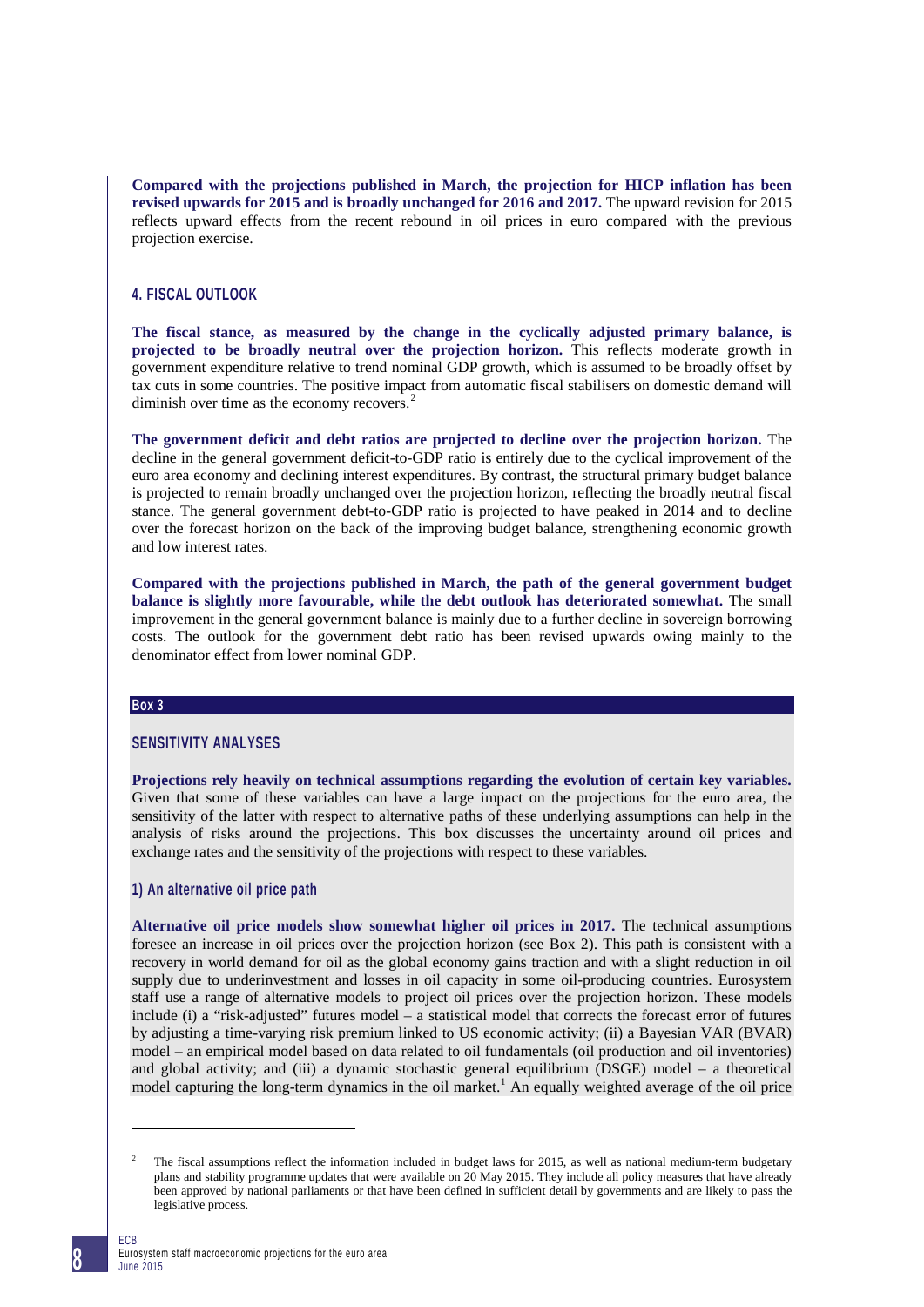projections derived from these three models together with the oil prices derived from futures markets, as entailed in the baseline, currently suggests slightly lower oil prices in 2015 and 2016 than in the baseline. For 2017, however, this model combination shows a somewhat steeper increase in oil prices, consistent with losses in oil-producing capacity in some countries. The impact of this alternative path on real GDP growth and inflation in 2015 and 2016 is very limited, while pointing to marginally lower growth in 2017 and slightly higher HICP inflation (+0.1 percentage point).

# **2) An alternative exchange rate path**

**A further depreciation of the euro could result from expectations of diverging monetary policy stances in the euro area and the United States.** Such a scenario would imply a prolonged period of low interest rates in the euro area and a faster upward normalisation of monetary policy in the United States. An alternative path of the euro, implying a further depreciation, has been derived from the 25th percentile of the distribution provided by the option-implied risk-neutral densities for the USD/EUR exchange rate on 12 May 2015. This path implies a gradual depreciation of the euro against the US dollar to an exchange rate of 1.03 in 2017, which is 8.2% below the baseline assumption for that year. The corresponding assumptions for the nominal effective exchange rate of the euro reflect historical regularities, whereby changes in the USD/EUR exchange rate reflect changes in the effective exchange rate with an elasticity of around 52%. This results in a gradual downward divergence of the effective exchange rate of the euro from the baseline, bringing it to a level 4.3% below the baseline in 2017. In this scenario, the results from a number of Eurosystem staff macroeconomic models point to higher real GDP growth (up by 0.1-0.3 percentage point) and higher HICP inflation (up by 0.1-0.4 percentage point) in 2015, 2016 and 2017.

1 For more details see Manescu, C. and Van Robays, I., "Forecasting the Brent oil price: addressing time-variation in forecast performance", *Working Paper Series*, No 1735, ECB, 2014.

#### **Box 4**

# **FORECASTS BY OTHER INSTITUTIONS**

**A number of forecasts for the euro area are available from both international organisations and private sector institutions.** However, these forecasts are not strictly comparable with one another or with the Eurosystem staff macroeconomic projections, as they were finalised at different points in time. Additionally, they use different (partly unspecified) methods to derive assumptions for fiscal, financial and external variables, including oil and other commodity prices. Finally, there are differences in working day adjustment methods across different forecasts (see the table). As indicated in the table, most of the currently available forecasts from other institutions are close to the point forecasts of the June Eurosystem staff projections and well within the ranges surrounding these projections (shown in brackets in the table).